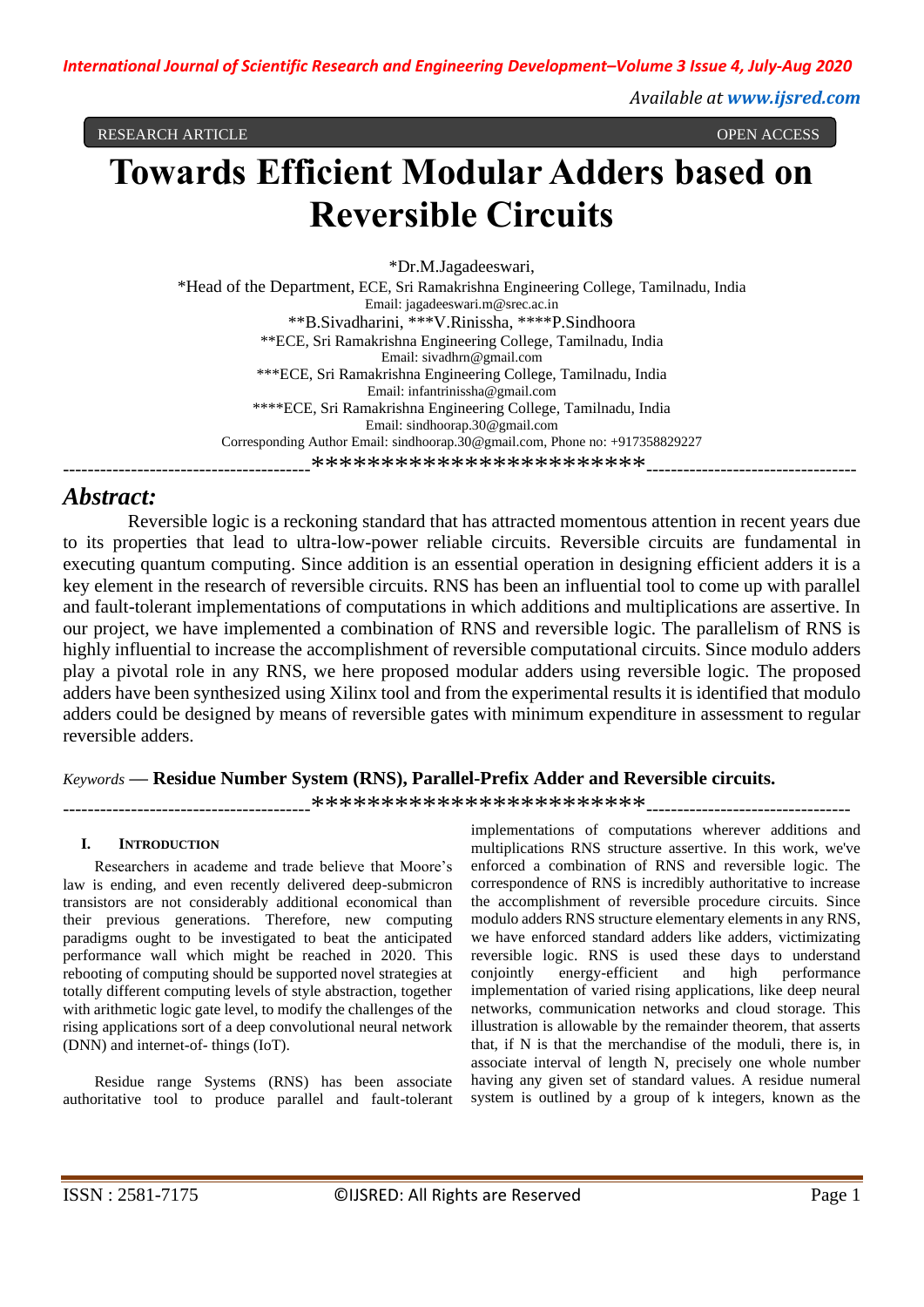where

## *Available at [www.ijsred.com](http://www.ijsred.com/)*

moduli, that RNS structure usually purported to be pairwise coprime (that is, any 2 of them have a greatest common live adequate one), forementioned as a result of the moduli.

The capability of RNS to perform extraodinary parallel and carry-free arithmetic is compatible temperament for taking advantage of the selections of reversible circuits. However, later, all the offered RNS structures RNS structure designed for ASIC implementation, a rethinking of RNS architectures ought to be performed to adapt them to the properties of reversible circuits. The very important part of a neighborhood architecture of RNS systems is standard addition since all elements of RNS together with forward and reverse conversion are supported standard additions. This work presents the first implementation of modulo adders supported by reversible gates. For these typical adders, that RNS structure regularly utilised in RNS structures, parallel-prefix and ripple-carry architectures are measured.

In this work, we tend to propose the joint usage of these two unconventional computing approaches, Residue Number System and Reversible Computing, to understand associate ultra-efficient computing paradigm for the rising applications. The capability of RNS to perform extraodinary parallel and carry-free arithmetic is compatible temperament for taking advantage of the selections of reversible circuits. However, later, all the offered RNS structures RNS structure designed for ASIC implementation, a rethinking of RNS architectures ought to be performed to adapt them to the properties of reversible circuits. The very important part of a neighborhood architecture of RNS systems is standard addition since all elements of RNS together with forward and reverse conversion are supported standard additions.This work presents the first implementation of modulo adders supported by reversible gates. For these typical adders, that RNS structure regularly utilised in RNS structures, parallel-prefix and ripple-carry architectures are measured

#### **II. RESIDUE NUMBER SYSTEM ARCHITECTURE**

The first step to design a RNS is to pick out a moduli set consistent with the target application constraints and necessities. The moduli set consists of pair-wise comparatively prime numbers , being the dynamic vary the sequence of integers which will be unambiguously depicted in RNS, i.e. Among these moduli, the best one to take care of is that the 2n, is nothing but does not need any specific modular arithmetic, jut the circuits for binary arithmetic.

Apart from that, the foremost frequent co- prime range in moduli sets for RNS is 2n-1, since moduli 2n+1 is additional complicated and its illustration needs an extra bit. The main arithmetic blocks of RNS are the forward convertor, the modular arithmetic within the channels, and therefore the reverse convertor [12]. The forward convertor interprets the weighted binary range  $(X)$  to the residues  $(xi's)$ , consistent with the moduli, as:

$$
X \xrightarrow{\text{Forward Conversion}} (x_1, x_{2,\dots, x_n}) \tag{1}
$$

Where 
$$
x_i = X \mod m_i = |X| m_i
$$
 for  $i = 1...n$  (2)

Note that mod indicates the rest of the whole number division of X by mi. Then, we should consider two numbers A and B as follows:

$$
A = (a_1, a_2, a_3, \dots, a_n) \tag{3}
$$

$$
B=(b_1, b_2, b_3, \dots, b_n) \tag{4}
$$

modulo arithmetic operations are often performed on residues as follows:

$$
S = A \cdot B = (a_1, a_2, a_3, \dots, a_n)
$$
 (5)

$$
S_i = |a_i \bullet b_i|_{m_i}, \bullet \in \{+, -, \times\}
$$
 (6)

 Finally, a reverse converter maps the results in the RNS domain to the regular weighted illustration, by using, as an example, the Chinese remainder theorem (CRT). Other RNS operations like sign detection, magnitude comparison and overflow handling are nonmandatory, consistent with the target application, and more durable to perform within the RNS domain. It ought to be mentioned that general division cannot directly be performed in RNS, however division by a relentless, one among the moduli of the set, i.e. scaling, is simpler to perform.

#### **III. REVERSIBLE GATES**

 Reversible circuits give us a one-to-one mapping among inputs and outputs, thus inputs can be recovered from outputs. This effective feature tends to design efficient low power circuit by saving the power drastically. Regular digital gates are irreversible. Reversible gates can be built as basic structures to design reversible logic circuits. Some of the popular reversible gates are Feynman, Peres and HNG gates.



Fig. 1. Feyman gate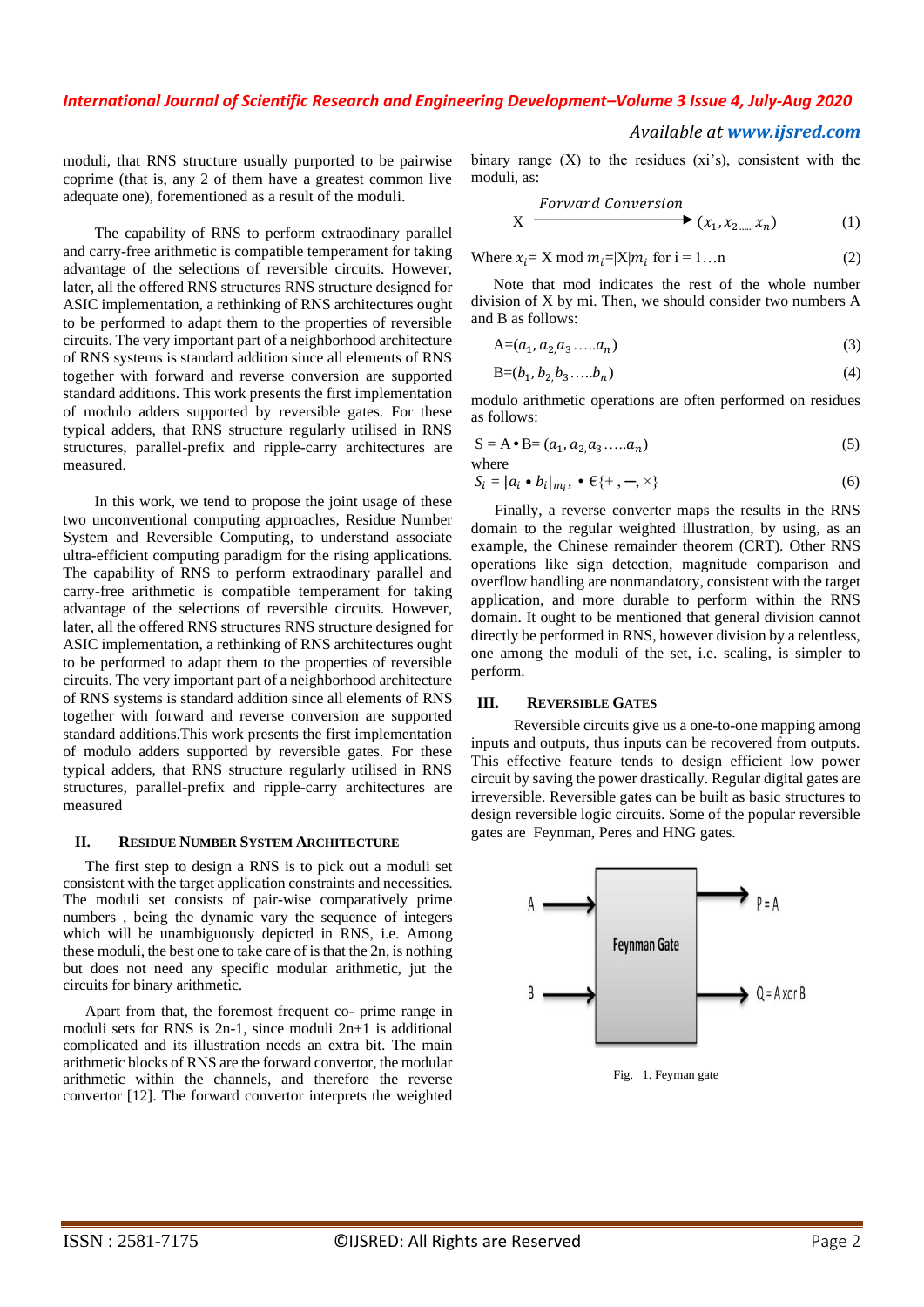

Fig. 3. HNG gate

The Feynman is also called as controlled not (CNOT) gate. It is often utilized in reversible logic circuits because it will provide Ex-OR and also the copy and complement of the input. As reversible gates cannot have advantage of fan-out, these gates shall be used to attain two copies of the similarlv input by making another input of the gate to the zero-logic level. Likewise, by changing the second input of the Feynman to onelogic level, we can attain the copy of another input.

When considering the reversible logic, the input given to the logic are equal their outputs of the gates so as to achieve a one-to-one mapping. This logic processes a set of output bits for every set of unique input bits. This avoids the lack of information which leads to wastage of power. In reversible logic fan-out is impossible and feedback and loops are not entertained.

### **IV. MODULAR ADDER DESIGN USING REVERSIBLE CIRCUITS**

 This section represents the reversible enactment of three modular adder constructions that are oftentimes applied to RNS.

#### *A. RCA Based Modulo Adder*

The Ripple Carry Adders with End Around Carry for modulo '2*n*-1' addition of two '*n'* bit numbers wants *n* Full Adders and *n* Half Adders in both the first and second stages respectively which is shown in Fig. 4. Like the Carry Select Adder, Full Adders can be realized with HNG gates. Also the Peres gate which is reversible shall be used in place of the Half Adders, where the third input bit is initialized to zero. The total quantum cost of the Ripple Carry Adders with End Around Carry for two '*n*' bit is  $6n+4n=10n$  because the quantum cost and depth of a single Peres gate is 3. Besides, the final quantum depth of the Ripple Carry Adders with End Around Carry is

## *Available at [www.ijsred.com](http://www.ijsred.com/)*

given as  $((3\times(n-1)+4+(3\times(n-1)+5))\Delta$ . Also, the final garbage output and constant inputs are 3*n* and 2*n*, respectively because in both the inputs either one of the inputs of Peres and HNG gates is zero and also two outputs of HNG and one output of Peres gates are not used.



Fig. 4. The Ripple Carry Adder with End Around Carry using HNG and Peres reversible gates.

#### *B. PPA Based Modulo Adder*

The important block of a Parallel prefix adder is a carrycomputation network that contains gray and black cells. There are various carry-computation networks that can be utilized for constructing Parallel Prefix Adders. The regular parallel-prefix adder structure is based on two popular methods namely Kogge stone adder and Brent-Kung adder. After comparing and analysing their individual characteristics, it is found that the Brent-Kung adder has low quantum cost when compared to the other prefix structures. Because of this advantage, the Brent-Kung adder has been chosen the reason is basic adder to style modulo 2*n*-1 adder with reversible logic gates.

The Brent-Kung adder has low quantum cost when compared to the other prefix structures which is shown in the Fig. 5. Because of this advantage, the Brent-Kung adder has been chosen the reason is basic adder to style modulo 2*n*-1 adder with reversible logic gates.



Fig. 5. The regular parallel-prefix adder structure of two types (left side) BrentKung and (right side) Kogge-Stone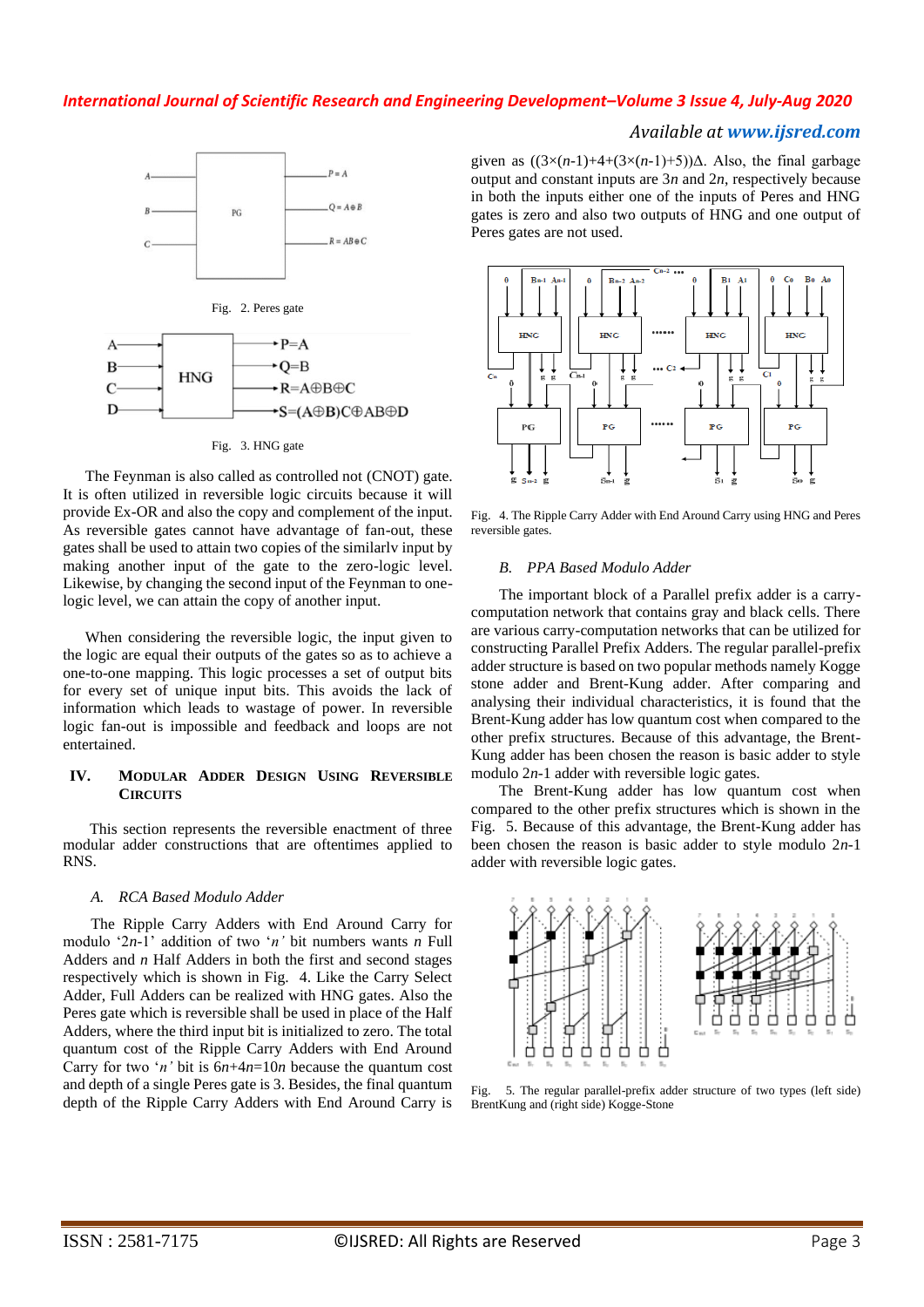## *Available at [www.ijsred.com](http://www.ijsred.com/)*

 The modulo 2n-1 Parallel prefix adder contains generate and propagate signal generation, prefix carrycomputation network and post process to come up with the entire carry and add bits. The reversible logic implementation of Brent-Kung adder with the carry-computation network is completed. The propagate and generate signals ought to be computed exploitation the input bits.

$$
P_i = a_i \oplus b_i
$$
  

$$
g_i = a_i b_i
$$

 This process can be easily simply done by a Peres gate with the next input made to zero. The propagate and generate signals can be achieved using the carry computation network.

$$
P_{i:j} = P_{[i:k]} P_{[k-1:j]}
$$
  
\n
$$
G_{[i:j]} = G_{[i:k]} + P_{[i:k]} G_{[k-1:jj]} = G_{[i:k]} \oplus P_{[i:k]} G_{[k-1:j]}
$$

The black cell produce G[i:j] and P[i:j] using two peres gate. P[i:k] is repeated by considering the fan-out gate in the black cell. Besides, the grey cell simply wants one Peres gate. G[i:0] can be generated by a single peres gate in the grey cell.



Fig. 6. The internal prefix cells implementation using Peres gates

 The Post processing part involves a row of black cells to generate the *Cout*, i.e. End around Carry to the carries situated in the middle which is then processed by the sum cells. This generates the sum. The black cells in the final level are not similar to those that are in the internal cells because they have three inputs. Peres gates are effectively used to realize those cells. Feynman gates are used to generate the sum as only the Ex-OR gates are required.



Fig. 7. The black cell used in the End Around Carry level of the parallel prefix modular adder.

Finally, as shown in Fig. 5, the Post processing part involves a row of black cells to generate the *Cout* , i.e. End around Carry to the carries situated in the middle which is then processed by the sum cells . This generates the sum. The black cells in the final level are not similar to those that are in the internal cells because they have three inputs. Peres gates are effectively used to realize those cells. Feynman gates are used to generate the sum as only the Ex-OR gates are required. The total amount of quantum price and depth likewise as a wide range of constant inputs and garbage outputs in case of the regular Brent-Kung adder is calculated. Therefore, it is simply necessary to introduce one level of black cells to derive the quantum depth and quantum price for the projected modular adder.

#### **V. PERFOMANCE COMPARISON**

The Area, Power and Delay of the different modulo adders and the total quantum cost and depth as well as number of constant inputs and garbage outputs are presented in Table I and II respectively. It is observed that the projected 2n-1 modulo adders have higher price and depth than the equivalent binary adders. Therefore, it is concluded that planning prefixbased modular adder leads to less overhead than RCA-based style, in reversible logic. Besides, it can be seen PPA based modulo adder which is quite frequently used in RNS circuits, can be implemented quite efficiently using reversible gates.

#### **VI. CONCLUSION**

This work presents the reversible design of modular adders which acts as the basic and elementary component of RNS based architectures. It is shown that a modular 2n-1 parallel prefix adder is often designed using small overheads when compared to the other modular adders. On analyzing the synthesized results, we can observe that the proposed modular Brent-kung adder is efficient among all the other modular adders when considering the area, power, quantum cost and depth. So, we can conclude that the proposed modular Brent kung adder is better in terms of all the parameters observed such as area, power, quantum cost, quantum depth and therefore is the efficient modular adder.

### **VII. FUTURE WORKS**

Now every day accuracy is the main goal to achieve with this fast processing environment and it will conjointly consumes less energy, previous conventional circuits are non reversible and due to which during communication of information when there is loss of information circuit dissipates energy because of reload of data in between communication channel from input to output vectors. As reversibility recovers energy loss and prevent bit error by together with fault tolerant mechanism. Reversiblity is gaining abundant quality in quantum computing. Thus we have got to make a circuit under